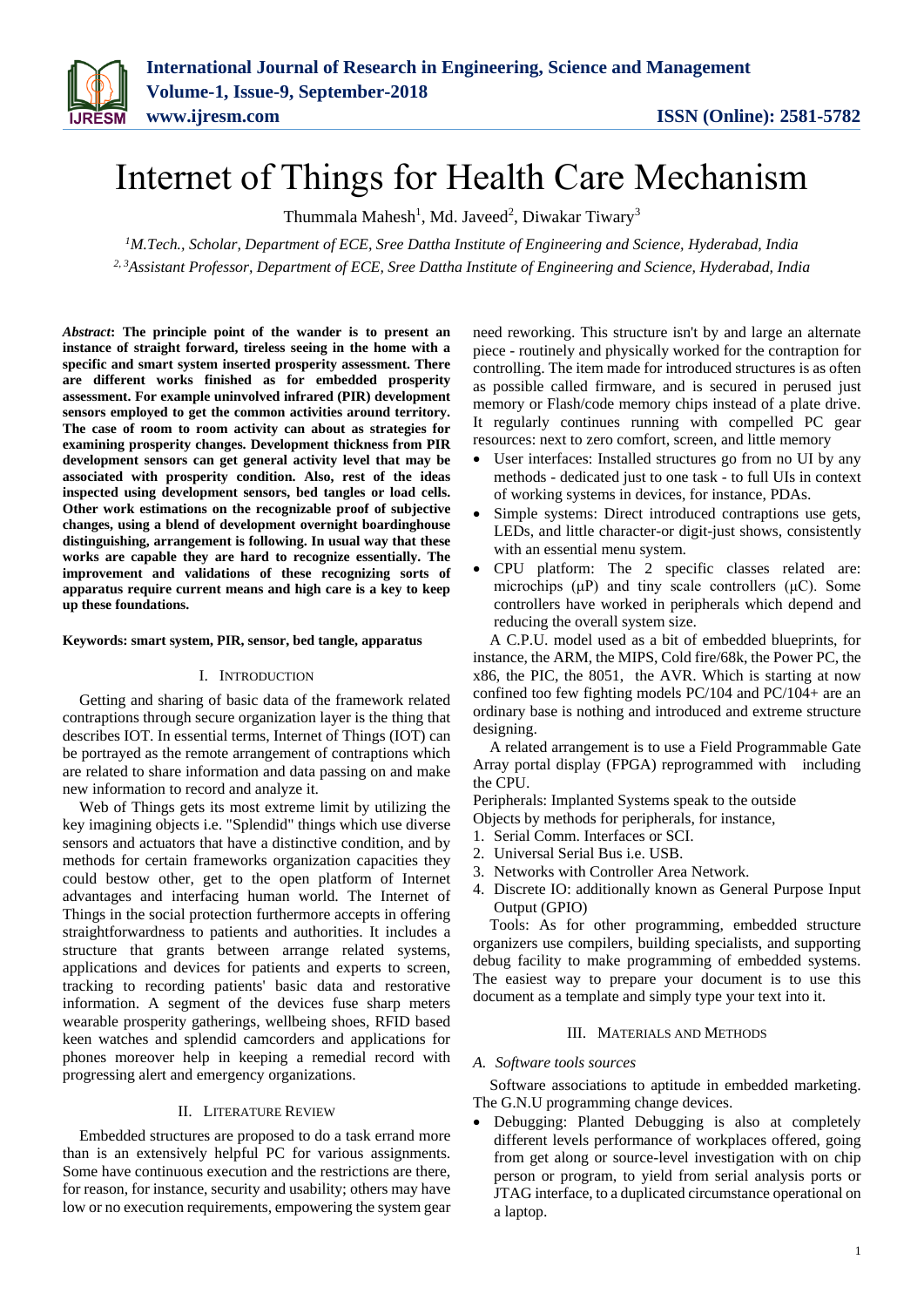

- As the versatile nature of embedded structures creates, bigger sum mechanical assemblies and working systems good equipment where it looks good. For example, telephones, individual propelled associates and other buyer PCs every step require basic programming that is given by a man the developing equipment an open programming condition.
- Reliability: Embedded systems routinely abide in machines that run tirelessly for a significant time span without botches recovers by them. Henceforth, the item is commonly made and attempted more intentionally than that for PCs, and dangerous mechanical parts, for instance, plate drives, switches or gets are avoided.
- Recovery from bumbles may be refined with frameworks, for instance the protect canine clock that resets the PC unless the item infrequently prompts the monitor puppy.
- Specific enduring quality issues are:
- The system can't safely be shutting off for repair, or it is unreasonably hard and difficult to repair. Game plans not good subsystems with overabundance additional items that can be changed over to, or programming "limp modes" that give midway limit. Outlines join systems in space, undersea connections, navigational signs, penetrate hole structures, and vehicles.
- The system's prosperity reasons which are less widely appealing. Often fortifications are picked by a chairman. Cases fuse aircraft course, reactor control structures, prosperity fundamental compound plant controls, get ready signs, engines on single-engine flying machine.
- The structure can lose cash once shutdown: telephone switches, making ready plant controls, enlargement and raise controls, stores trade and market creating, motorized arrangements and organization.

High vs. Low Volume: For high volume structures, for instance, helpful music players or phones, constraining cost is by and large the arrangement thought. Planners generally select hardware in adequately "extraordinary" for limitable execution. For low volume or model embedded structures, comprehensively valuable PC's are balanced by obliging the activities or by supplanting the working facilities in progressing working state.

- Embedded software architectures: To support the unique sorts of programming design utilize.
- Control Loops simple form: In this plan, the equipment for product has a circle. The circle calls subroutines deals in equipment or programming.
- Simple or ordinary control loop: In this plan, the product has a circle. The circle calls subroutines, each of deals with a standard equipment or programming.
- Interrupt controlled system: Some implanted structures are dominatingly thwarting controlled with errands performed by the structure are enacted by different events. A prevent could be created for example by a check in a predefined repeat, or by a serial port controller getting a byte. The structures use a require low inaction direct.

By and large these structures run a direct endeavor in a rule circle moreover, yet this errand isn't greatly fragile to startling deferrals. The endeavors performed, in middle with handlers should be required short encroach inaction to a base. Many times longer assignments are added to a structure with handler to be set up in the basic circle later. The technique passes on the system close to a multitasking segment with discrete methods.

- Cooperative multitasking: There is no preemptive multitasking on a very basic level of the fundamental control hover plot, except for that the circle is concealed in an API. Build of prototype portrays a movement of assignments, and each endeavor gets its own condition to "run" in. By then, when an endeavor is apparatus, it calls a sit without moving routine (called "stop", "hold up", "yield",et cetera.). The central focuses and shortcomings are in general control hover, except for that including new writing computer programs is less requesting, by simply composed work another process or other additional line interpreter.
- Pre-emptive multitasking: A code exchanges between errands searching a clock. This is the level at which the systems here are considered as a "working structure", and exhibits each one complexities of managing different assignments running evidently meanwhile.

Any program task code can hurt the data of another endeavor; they ought to be precisely secluded. The shared information is processed in a synchronization system and for instance the message lines or semaphores or a non-blocking synchronization plan.



IV. PROPOSED MODEL BLOCK DIAGRAM

Fig. 1. Proposed block diagram

The assignment is proposed to screen the prosperity activity of any person. The arrangement join temperature sensor in encompassing temperature of the individual beat checking sensor to scrutinize the beat rate. These sensors accumulate the parameters and send to a microcontroller, the microcontroller assembles the parameters and arranges specifically association and checks for the qualities if show inside beyond what many would consider possible and propels the information to the Doctor through Bluetooth module.

# *A. ARM processors for embedded design*

The Von-Neumann building is a PC setup demonstrates a single storing a structure for holding the both, headings and data. The rules and data are the things that make developing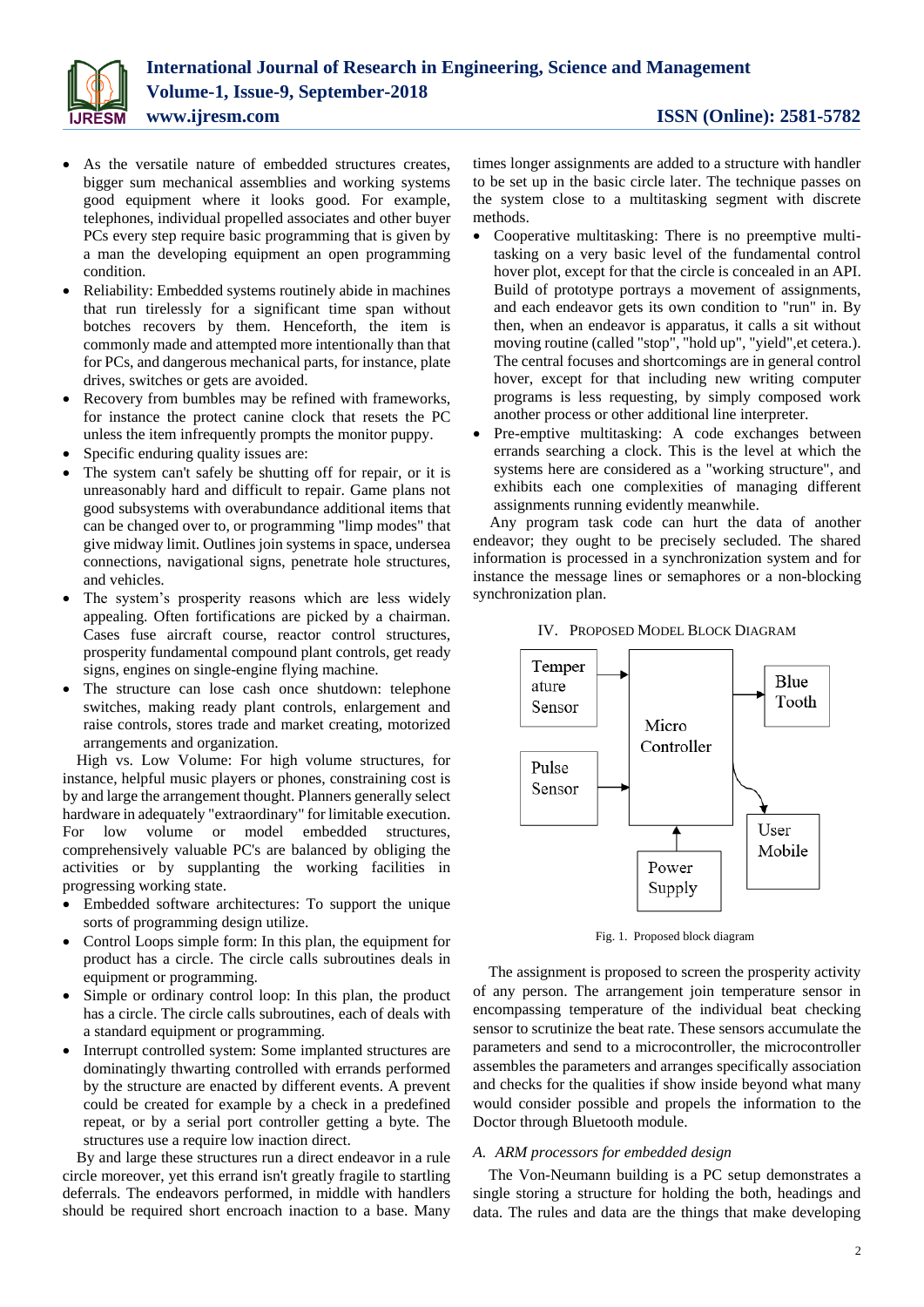

operator, compilers and other robotized programming gadgets possible. One can create programs which form programs. Before long there are drawbacks to the Von-Neumann design. Program adjustments can be extremely ruinous and you may start interpreting data as rules, inadvertently or design (Buffer Overflow).

Additionally, the segment of the CPU/or memory prompts what is the Von-Neumann bottleneck. In current machines, throughput is little in relationship with the speed of the CPU itself can work. Under a couple of conditions (when the CPU is required to perform unimportant getting ready on significant measure of data), this offers climb to an authentic control all in all suitable taking care of speed. The CPU is reliably constrained to sit tight for key data to be traded to or from memory. Stores among CPU and essential memory facilitate a bit of the execution issues of the design bottle neck.

Some of those issues are tended to by the Harvard building, which is a PC outline with physically disengaged reserves and banner pathways for rules and data. This engages the processor e.g. to make back the eventual outcome of past rule while bringing the accompanying one. Show day first class CPU chip designs combine parts of both Harvard and Von Neumann plan. On chip hold memory is isolated into a rule store and a data store. By virtue of a save miss, regardless, the data is recouped from the basic memory, which isn't disconnected into discrete course and data zones.

# *B. Single Instruction Single Data & Single Instruction Multiple Data (SISD/SIMD)*

Most headings inside Instruction Set Architectures (ISA's) will be SISD (Singe Instruction Single Data), which suggests, that a lone operation is performed on a singular (match of) operant(s). Everything considered, frequently the program requires playing out a comparative rule on various operands. (Just consider graphical checks). Some ISA's gives exceptional SIMD (Single Instructions Multiple Data) rules.

Pipelining: When preparing a direction, a processor is experiencing a few stages. Those stages are,

- Instruction bring
- Instruction interpret
- Execution

This might be executed as hard-wired rationale, there are constantly two phases sit without moving. Direction pipelining is a procedure pointing on 100% asset utilization. Typical execution:



Fig. 2. Without pipelining

When utilizing a pipeline, a phase is playing out the accompanying direction while the following stage inside the pipeline is executing the earlier summon.

| IF            |    |    | ID EX MEM WB       |  |                   |                 |    |
|---------------|----|----|--------------------|--|-------------------|-----------------|----|
|               | IF |    | ID   EX   MEM   WB |  |                   |                 |    |
| $\frac{t}{ }$ |    | IF | ID EX MEM WB       |  |                   |                 |    |
|               |    |    | IF                 |  | <b>DEX MEM WB</b> |                 |    |
|               |    |    |                    |  |                   | $ID$ $EX$ $MEM$ | WB |

Fig. 3. With pipelining

This clearly brings about an expanded execution corresponding to the quantity of stages. Many plans incorporate pipelines as long as 7, 10 and even 31 phases (like in the Intel Pentium 4). The drawback of a long pipeline is the point at which a program branches, the whole pipeline flushed, an issue that branch anticipating eases. Another issue possibly, that the accompanying guideline B requires information delivered by the main direction A and B needs to suspend its execution until A has completed its estimation.

# *C. ARM LPC2148*

The LPC2148 microcontroller relies upon a 32/16 bit ARM7TDMI-S CPU with progressing duplicating and embedded take after reinforce, that joins the microcontroller with introduced quick burst memory stretching out from 32.K.B to 512.K.B.

In view of their unassuming size and low power usage, LPC21418 is ideal for applications where downsizing is a key essential; for instance, get the chance to control and reason for offer.

*Program Counter (PC):* During ARM State processing:

- All directions are 32-bit wide.
- All directions must be adjusted as word.
- Therefore, the PC esteem is put away in bits 31:2 with bits 1:0 vague (as direction can't be half expression of byte adjusted).

*HD162A L.C.D a display:* As recently the Liquid Crystal Display is finding broad utilize replacement light-emitting diode (seven-fragment Light Emitting Diodes or alternative multi portion Light Emitting Diodes):

- The declining costs of L.C.D s.
- The capacity to show numbers, characters and designs.
- This is in contract to L.E.D which is constrained to numbers characters.
- Ease of programming for characters and designs.

*Uses:* The LCD's utilized solely in watches, mini-computers and measuring instruments are the straightforward sevensection shows, having a restricted measure of numeric information. The current advances in innovation have brought about better clarity, more data showing capacity and a more extensive temperature run. These have brought about the LCD's was as a rule broadly utilized as broadcast communications and stimulation hardware. The LCD's have even begun supplanting the cathode beam tubes (CRTs) utilized for the show of content and illustrations, and furthermore in little TV applications.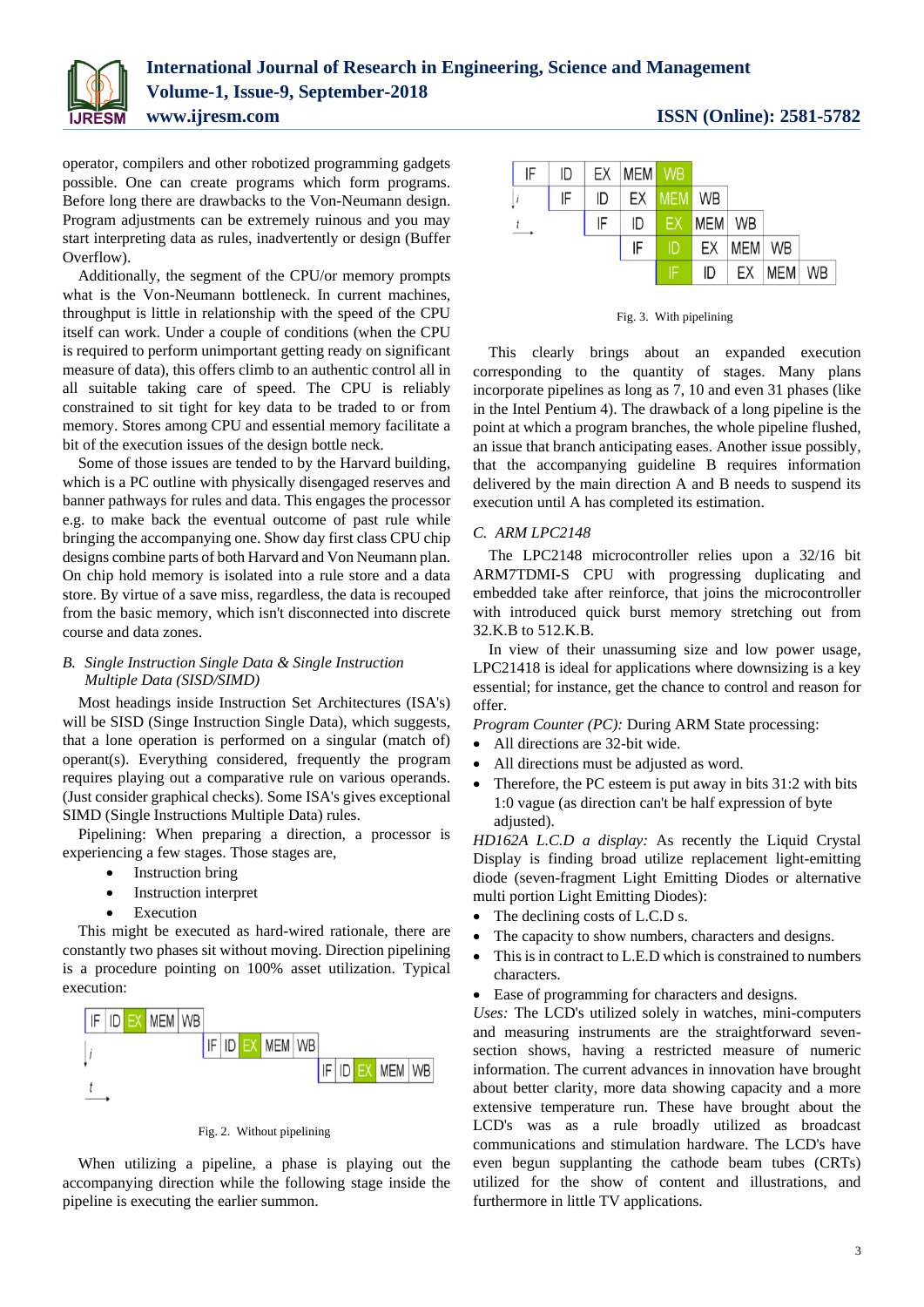

# *D. Serial communication port*

PCs will move information in 2 ways: the parallel technique and serial technique. The parallel information trades. Instances of parallel information trade area unit printers and arduous plates; every usage joins with several wire strips. The trade to a device discovered far from the serial method is compulsory. Serial correspondence of the 8051 is a part. The 8051 has serial correspondence limit consolidated with it impacting possible brisk data to trade using less wires.

If data is to be traded on the telephone line, it must be changed over from 1s to sound tones, which are sinusoidalframed signs. A periphery contraption which stays for "modulator/demodulator", plays out this change. Serial data correspondence uses two techniques, unique and synchronous.

In data transmission it is a duplex transmission. This is rather than simplex transmissions, for instance in which the PC just sends data. Duplex transmissions can be half system or full system duplex, dependent upon paying little respect to whether the data trade can be synchronous. If data is transmitted one course on the double, it is suggested as half duplex. If the data can go the two courses meanwhile, it is full duplex. Clearly, full duplex requires two wire courses for the data lines, one for transmission and one for social occasion, with a particular true objective in the data trading or security.

*Asynch. Serial Communication with Data Framing:* The data alluring is difficult to understand the data unless the sender and authority yield to a course of action of standards, a tradition, on how the data is squeezed, what number of bits constitutes a character, and when the data begins and wraps up.

*Bits for Start Bit or Stop Bit of the Frame:* Non-simultaneous serial data correspondence is by and large used for characterorchestrated transmissions, while piece arranged data trades use the synchronous system. In the unique system, each character is set among start Bits and stop Bits. This is called limiting. In the data surrounding for strange exchanges, the data, the start bit is always one piece, however the stop bit can be perhaps a few bits. The start bit is reliably a 0 (low) and the stop bit (s) is 1 (high).

### *E. Bluetooth module*

HC‐05 module is a simple to utilize, designed for coordinate remote serial alliance setup. The HC-05 Module can be utilized as a bit of a Master or Slave arrangement, making it a psyche boggling answer for remote communication. This interface Bluetooth module is totally qualified Bluetooth V2.0+EDR (Enhanced information Rate) 3Mbps Modulation with finishes two.4GHz radio phone and baseband.

The Bluetooth module HC-05 may be a MASTER/SLAVE module. By default the mechanical workplace setting is SLAVE. The Role of the module (Master or Slave) is printed solely by AT COMMANDS. The slave modules cannot begin a relationship with another Bluetooth widget, nevertheless will acknowledge connections. Master module will begin a relationship with alternative devices. The client will use it primarily for a interface substitution to develop relationship among MCU and GPS, computer to your embedded venture, so forth.

- *Few Hardware Features*
- 1. Typical ‐80dBm affectability and Up to +4dBm RF transmit control.
- 2. 3.3 to 5 V I/O and PIO control.
- 3. UART programmable receiving wire.
- 4. With a fast edge system.

#### *Software Features*

- 1. Slave default information measure rate: 9600, knowledge bits: 8, Stop bit: 1, Parity: No fairness.
- 2. Connection to the device on management as default.
- 3. Permit intermixture device to interface as default and Autopairing PINCODE:"1234" as default.

They are as per the following:

#### *Empower:*

Exactly once interact is force LOW, the module is debilitated that suggests the module will not activate and it fails to speak. When alter is left open or connected with three.3V, the module is engaged i.e the module remains on and correspondence furthermore happens.

Vcc: Supply Voltage three.3V to 5V

GND: Ground stick

TXD and RXD: These 2 pins set about as a UART interface for correspondence

*STATE:* It goes regarding as a standing indicator. When the module disconnected with/coordinated with another device and the signal return to Low. At this low state, the drove flashes perseveringly that connotes that the module is not joined with alternative device. When this module is expounded with/joined with another device and the signal back to High. At this high state, the drove glimmers with a gentle shelve say as an example 2s concede that demonstrates that the module is consolidated.

*Catch SWITCH:* This is used to switch the module into AT arrange mode. To enable AT charge mode press the catch switch for a second. With the help of AT commands, the client can change the parameters of this module however precisely when the module isn't composed with some other BT device. If the module is related with some other blue tooth contraption, it starts to talk with that device and fails to work in AT summon mode.

#### *F. Sensors*

*L.M.35 Analog Temperature Sensor:*



Fig. 4. Working principle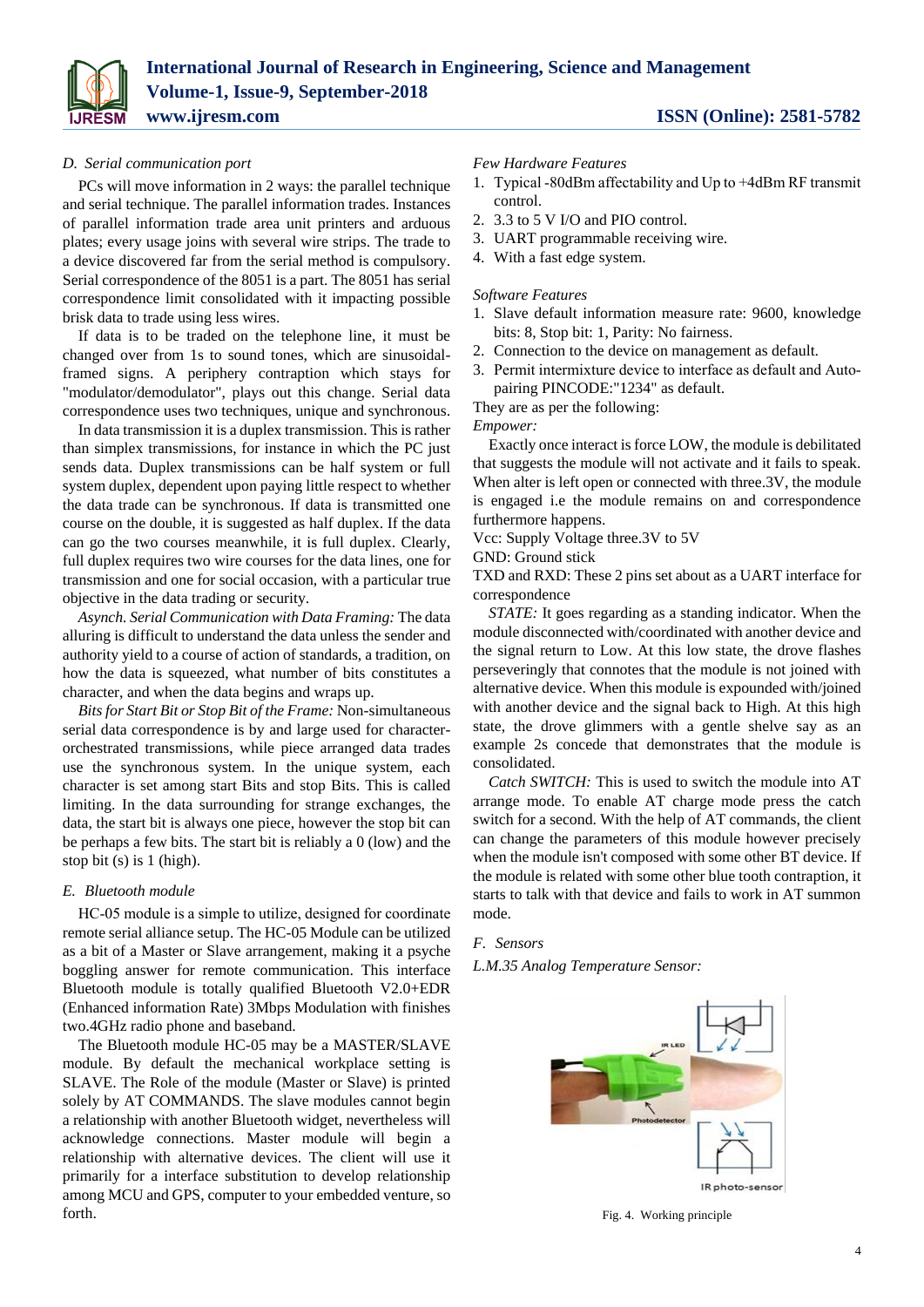

The LM35 is associate exactitude centigrade temperature device. The LM35 strategy area unit exactness combined circuit whose yield voltage is directed contrastive with the Celsius scale of temperature. The LM35 during this manner has excellent position over direct temperature thresholds balanced in ° Kelvin; because the consumer is not needed to calculate a broad immobile voltage from its regard get obliging Centigrade scaling. Because it attracts simply sixty μA from its offer, it's low self-warming, under 0.1°C. The LM35 is assessed to figure over a −55° to +150°C temperature expand, whereas the LM35C is evaluated for a −40° to +110°C region (−10° with upgraded precision).

### *Pulse Sensor:*

It tackles Photo plethysmography (PPG) framework. The Photo plethysmo graphy is a fundamental and insignificant exertion optical framework for recognition. This framework routinely used non-prominently to impact estimations at the skin to surface (as a general rule a fingertip).



Fig. 5. Heart beat sensor circuit diagram and its operations

The light-holding property of haemoglobin is utilized as a bit of the estimation of Heart Beat rate. The light from an actinic radiation supply on the face of the screen is shone on veins as lately underneath the skin. The light that isn't devoured, but instead reflected back is gotten by a photo detector. The assortments in the photo detector hail are related to blood flow changes inside the tissue. The photo detector produces an electrical banner when the reflected setting brightening strikes it. The banner which we got from the sensor is a straightforward banner and it is changed over into a modernized banner. Circuit graph of Heart Beat Sensor.

## V. RESULT

The circuit shows up ON/OFF control plan using a transistor inside the Heart Beat Sensor module HRM-2511E. The flag from the transistor must be pulled high with a specific end goal to turn on the IR LED. The photo detector yield (V sensor) contains a slight and uproarious PPG hail that goes to a twoorganize channel and an enhancer circuit for also taking care of. The PPG hail involves a hands of DC fragment, which is credited to the total blood volume of the examined tissue, and a pulsatile (AC) part (is fundamentally In Stage I instrumentation, the banner tough associate degree unapproachable (RC) high-pass channel (HPF) to ruin the DC

segments. This forms the HPF associate degree Op-amp-based Filter.

Smaller in degree than the DC section), that is synchronous to the coordinating action of the guts. The AC half, that passes on essential data, together with the guts rate. A mean PPG wave shape is showed up within the figure beneath.

In Stage I instrumentation, the banner experienced an unapproachable (RC) high-pass channel (HPF) to ruin the DC segments. The yield from the dynamic LPF now goes to the Stage II instrumentation circuit, which is in a general sense a pantomime of the Stage I circuit. The ampleness of the banner which is embarking to the second stage is controlled by a potentiometer (goes about as a manual get control). The Opamp used as a piece of this wander is MCP6004, which offers rail-to-rail yield swing. The second stage additionally incorporates same HPF and LPF circuits. The two-mastermind expanded and segregated pennant is at the present time figured out how to a third Op-amp which gives the required straightforward PPG hail. The potentiometer P1 is used to control the plentifulness appearing at the yield of the third Op amp.

Each time the PPG beat wave outperforms the utmost voltage VR, the yield of the comparator goes high. Thusly, this arrangement gives a yield electronic beat which is synchronous to the heart beat. The width of the beat is furthermore directed by the cut off voltage VR. A LED related with the propelled yield glimmers according to the electronic yield hail.



Fig. 6. PPG Waveform

VI. DISCUSSION

*Computing Languages for Embedded System*

#### *A. Data structures and bits*

The available bits to handle variables. Here furthermore the handiness and the importance are same modification in the prefix of their names. The comprehensively used data sorts for embedded C-programming.

#### *B. Applications*

The IOT Based Smart Health Care Kit is for the most part utilized as a part of shrewd situations applications to screen information, which would be troublesome or costly to screen